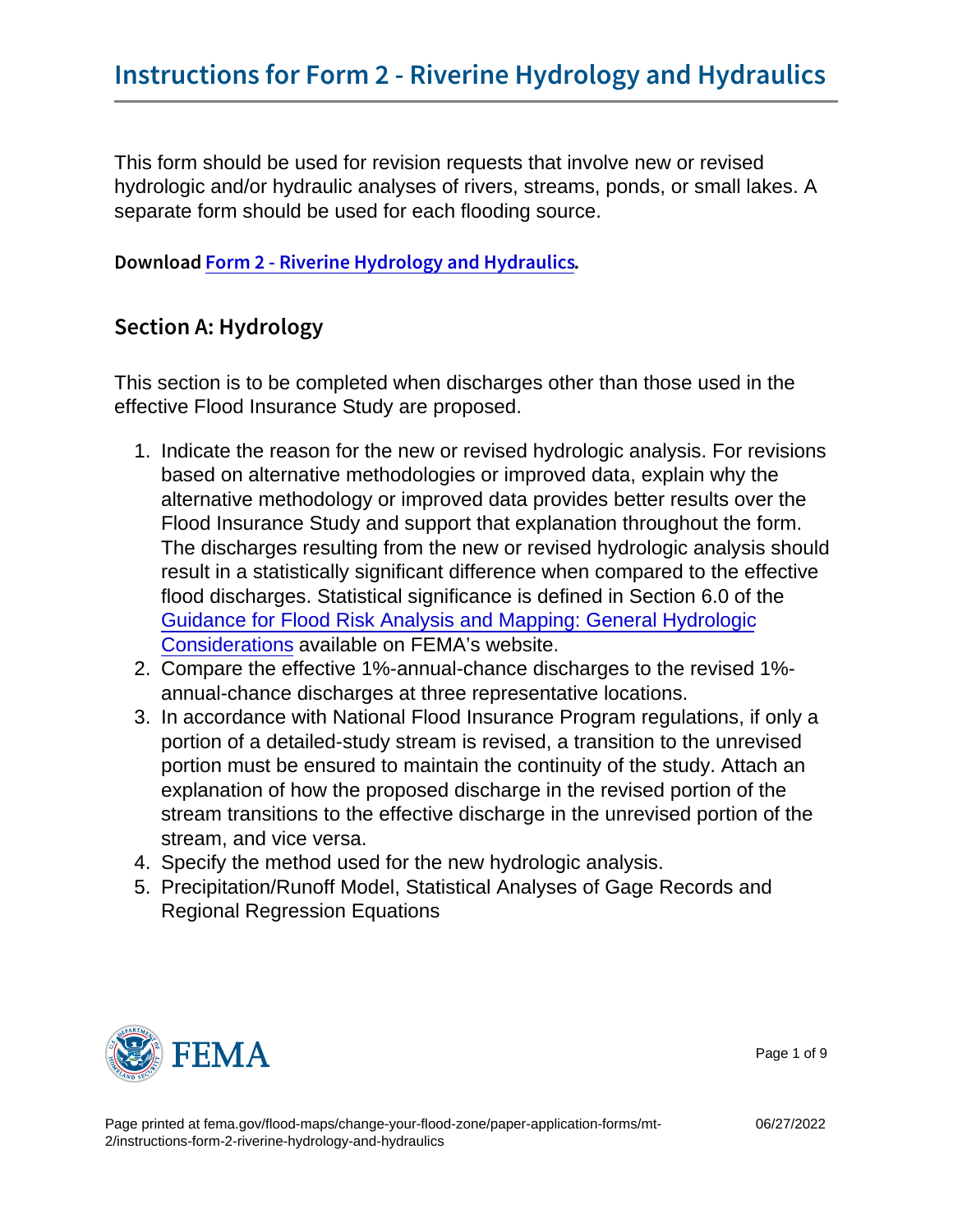- a. Precipitation/Runoff Model Attach any additional backup computations and supporting data, such as GIS data, Digital Elevation Model (DEM), drainage area map, soils map, soil group names, time of concentration computations, curve numbers, source of rainfall data, storm duration, or node-link diagram (if applicable). Models submitted in support of a revision request must meet the requirements of the National Flood Insurance Program regulations at the Code of Federal Regulations Title 44, Chapter 1, Subparagraph 65.6(a)(6). A list of hydrologic models accepted by FEMA can be found on FEMA's website.
- b. Statistical Analyses of Gage Records Indicate the gaging record location and identification number and the methodology used for the analysis. Bulletin 17C, "Guidelines for Determining Flood Frequency," is the recommended approach for analyzing gage records. Refer to the [Subcommittee on Hydrology of the Advisory Committee on Water](https://acwi.gov/hydrology/Frequency/b17c/) [Information](https://acwi.gov/hydrology/Frequency/b17c/) website to view Bulletin 17C. If Bulletin 17C was not used in the gage analysis, please provide the reasons it was not applicable. Submit the historical records of the flow data for the gaged data and statistical model results.
- c. Regional Regression Equations Indicate the source of the most recent regional regression equation and provide the description and justification of the parameters used in the regression equation. U.S. Geological Survey (USGS) regression equations are available nationwide and recommended for use. If the most recent USGS regression equations were not used, please provide the reasons these equations are not applicable.
- d. Other Please attach a description of any hydrologic analysis method used that is different from above.
- e. If approval of the new or revised hydrologic analysis is required by a local, state or federal agency, indicate if the analysis and resulting peak discharge value(s) have been approved by the appropriate agency and attach evidence of the approval.
- f. In locations where sediment transport affects hydrology, the effects of sediment transport should be considered in the hydrology. In addition, Section F of Riverine Structures Form 3 should be submitted. Note: FEMA does not map Base Flood Elevations based on bulked flows, as stated in Section F of Riverine Structures Form 3.



Page 2 of 9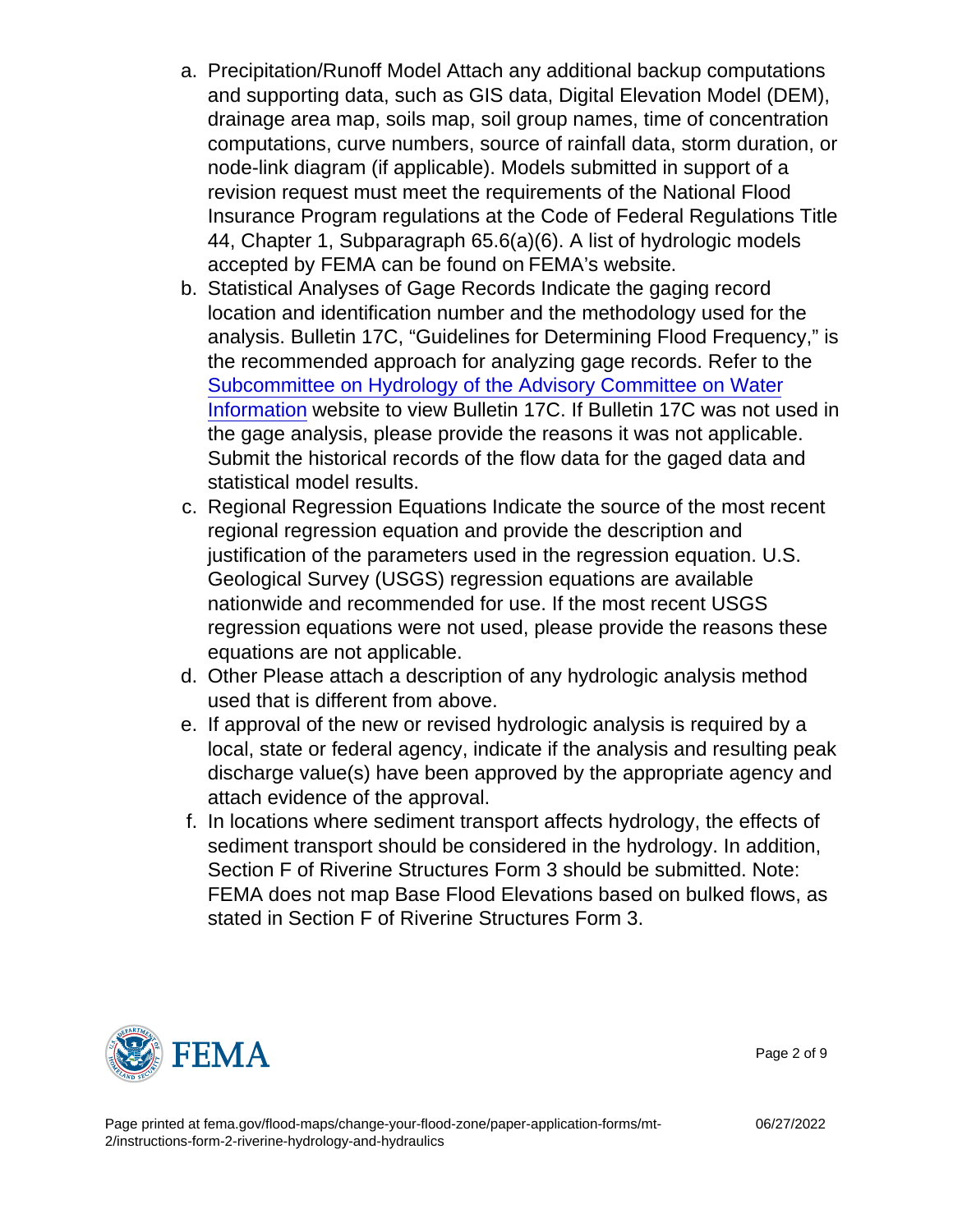# Section B: Hydraulics

This section is to be completed when the request involves a hydraulic analysis for riverine flooding that differs from that used to develop the Flood Insurance Rate Map.

- Indicate the reach of stream to be revised. The area of the revision is defined by an effective tie-in at the upstream and downstream limits. For streams that have a detailed study, an effective tie-in is obtained when the revised Base Flood Elevations are within 0.5 foot of the effective elevations, and the revised floodway encroachment stations match the effective floodway stations at both the upstream and downstream limits. For streams that do not have a detailed study, an effective tie-in is obtained when the revised Base Flood Elevations are within 0.5 foot of the pre-project conditions model at both the upstream and downstream limits. Please note that the area of revision and the project area are not necessarily the same. If the revised model does not tie into the effective study at the project limits, the model must be extended upstream and downstream until it ties into the effective study.
- Indicate the hydraulic method/model used for the revision. A list of hydraulic models accepted by FEMA can be found on the FEMA website. If using a hydraulic model that does not appear on the list of accepted models, please provide documentation showing that the model meets the requirements of the National Flood Insurance Program regulations at the Code of Federal Regulations Title 44 Section §65.6(a)(6). For unsteady state hydraulic models, ensure that the hydrology section of this form is also filled out and relevant hydrologic backup data are provided. For two-dimensional models, indicate the grid size used.
- Indicate if the CHECK-RAS program was used to verify that the hydraulic estimates and assumptions in the model are comparable to the assumptions and limitations of HEC-RAS. [CHECK RAS](https://www.fema.gov/flood-maps/software) is a review tool to identify areas of potential error or concern. These tools do not replace engineering judgment. FEMA recommends that you review your [HEC-RAS](https://www.fema.gov/flood-maps/software) models with CHECK-RAS. If you disagree with the comment messages provided by CHECK-RAS, attach an explanation of why the messages are not valid in each case. To reduce processing time, review your hydraulic model and resolve valid modeling discrepancies before submitting it for review.



Page 3 of 9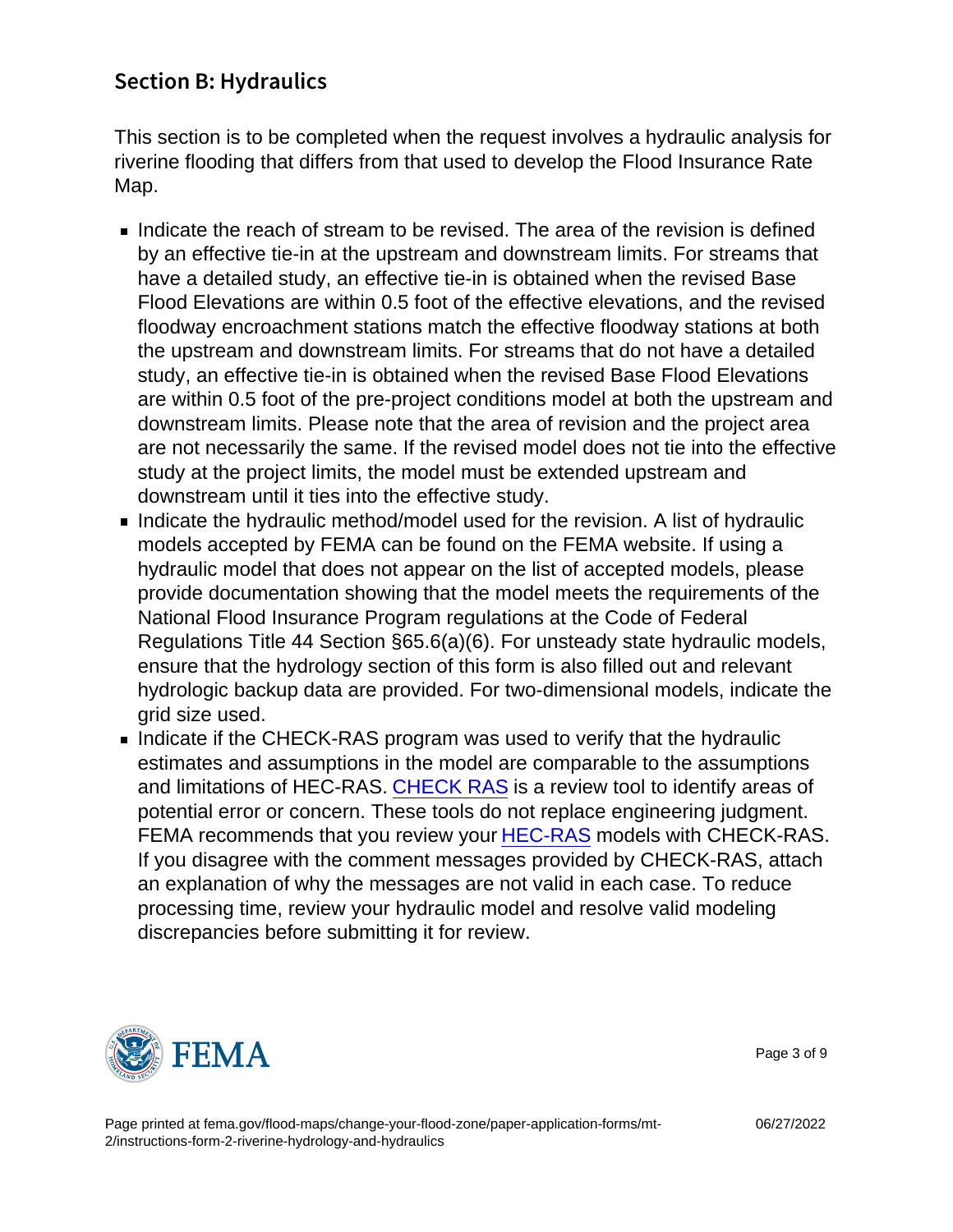Indicate the hydraulic model(s) submitted. Provide the name(s) of the plans used, if HEC-RAS models are submitted. Also, indicate the vertical datum used for each of the submitted hydraulic models.

#### Duplicate Effective Model

The duplicate effective model is a copy of the hydraulic analysis used in the effective Flood Insurance Study, referred to as the current effective model. The current effective model should be reproduced on the requester's equipment to produce the duplicate effective model. This is required to ensure that the current effective model's input data have been transferred correctly to the requester's equipment and to ensure that the revised data will be integrated into the effective data to provide a continuous Flood Insurance Study model, upstream and downstream of the revised reach.

A duplicate effective model is required for all Letters of Map Revision where there is an effective model, even if it is not being used as a base for the revised modeling, so that it can be compared to the revised modeling. If the effective model is being updated to produce the revised conditions modeling, run the revised conditions modeling using the same model version as the effective, unless the entire modeled reach is being revised. This is to avoid discrepancies outside of the revised reach due to running the model in a different version.

If an effective HEC-2 model is converted to HEC-RAS, this is considered a duplicate effective model.

If the effective model is not available from FEMA, the requester should check to see if it is available from the community or any other agency involved with floodplain management in the area of interest. If the effective model is not available, or is available only in PDF format, then a duplicate effective model may not be required.

Refer to the MT-2 Guidance document to determine if a duplicate effective model is required and if the modeling should be truncated. If the entire reach is being revised it is not necessary to use the duplicate effective model as a base model, but it should be used as a reference for cross section placement and Base Flood Elevation comparisons. Communication from the FEMA engineering library to document that the effective model was requested but is not available should be



Page 4 of 9

Page printed at [fema.gov/flood-maps/change-your-flood-zone/paper-application-forms/mt-](https://www.fema.gov/flood-maps/change-your-flood-zone/paper-application-forms/mt-2/instructions-form-2-riverine-hydrology-and-hydraulics)[2/instructions-form-2-riverine-hydrology-and-hydraulics](https://www.fema.gov/flood-maps/change-your-flood-zone/paper-application-forms/mt-2/instructions-form-2-riverine-hydrology-and-hydraulics)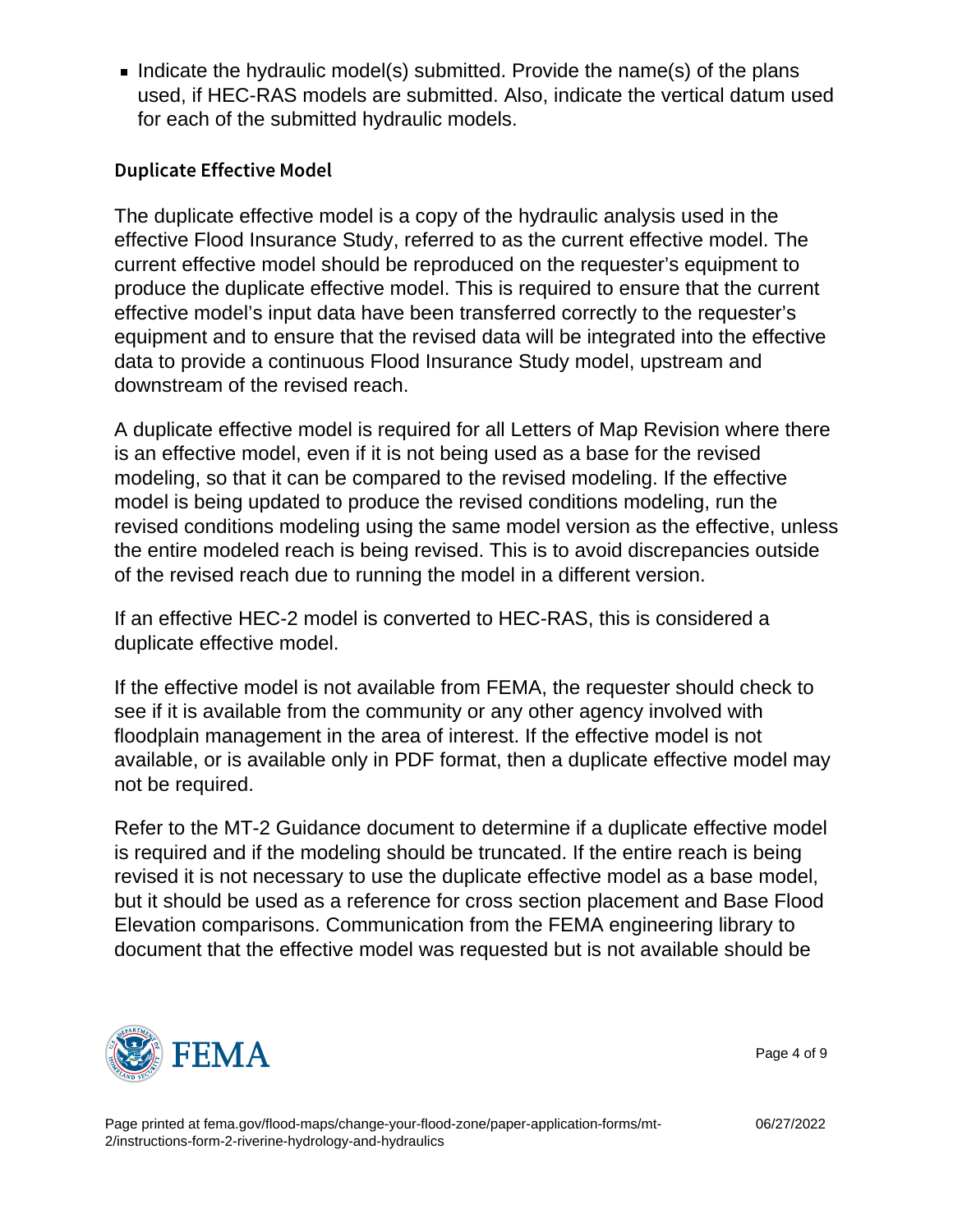included with the MT-2 submittal.

Corrected Effective Model

The corrected effective model is the model that corrects any errors in the duplicate effective model, adds any additional cross sections to the duplicate effective model, or incorporates more detailed topographic information than that used in the current effective model. The corrected effective model must not reflect any manmade physical changes that have occurred since the date of the effective published study.

Generally, the updated topography should reflect the physical conditions of the area at the date of the Flood Insurance Rate Map which incorporated the effective modeling. Physical changes in the hydraulic condition of the stream may have occurred after the date of the effective published study. Sometimes the changes are the result of natural changes, such as a channel "cut-off" at a bend, which may be included in the corrected effective model. Sometimes these are the result of manmade changes which should not be included in the Corrected Effective Model.

An error could be a technical error in the modeling procedures or it could be any construction in the floodplain that occurred prior to the date of the effective model but was not incorporated into the current effective model.

### Pre-Project (Existing) Conditions Model

The duplicate effective model or corrected effective model is modified to produce the pre-project conditions model. This reflects any physical modifications that have occurred within the floodplain since the date of the current effective model. This is prior to the construction of the project for which the revision is being requested.

If no modification has occurred since the date of the current effective model, this model would be identical to the corrected effective model or duplicate effective model. The pre-project conditions model may be required to support conclusions about the actual impacts of the project associated with the revised or post-project conditions model or to establish more up-to-date models on which to base the revised or post-project conditions model.

Revised or Post-Project Conditions Model



Page 5 of 9

Page printed at [fema.gov/flood-maps/change-your-flood-zone/paper-application-forms/mt-](https://www.fema.gov/flood-maps/change-your-flood-zone/paper-application-forms/mt-2/instructions-form-2-riverine-hydrology-and-hydraulics)[2/instructions-form-2-riverine-hydrology-and-hydraulics](https://www.fema.gov/flood-maps/change-your-flood-zone/paper-application-forms/mt-2/instructions-form-2-riverine-hydrology-and-hydraulics)

06/27/2022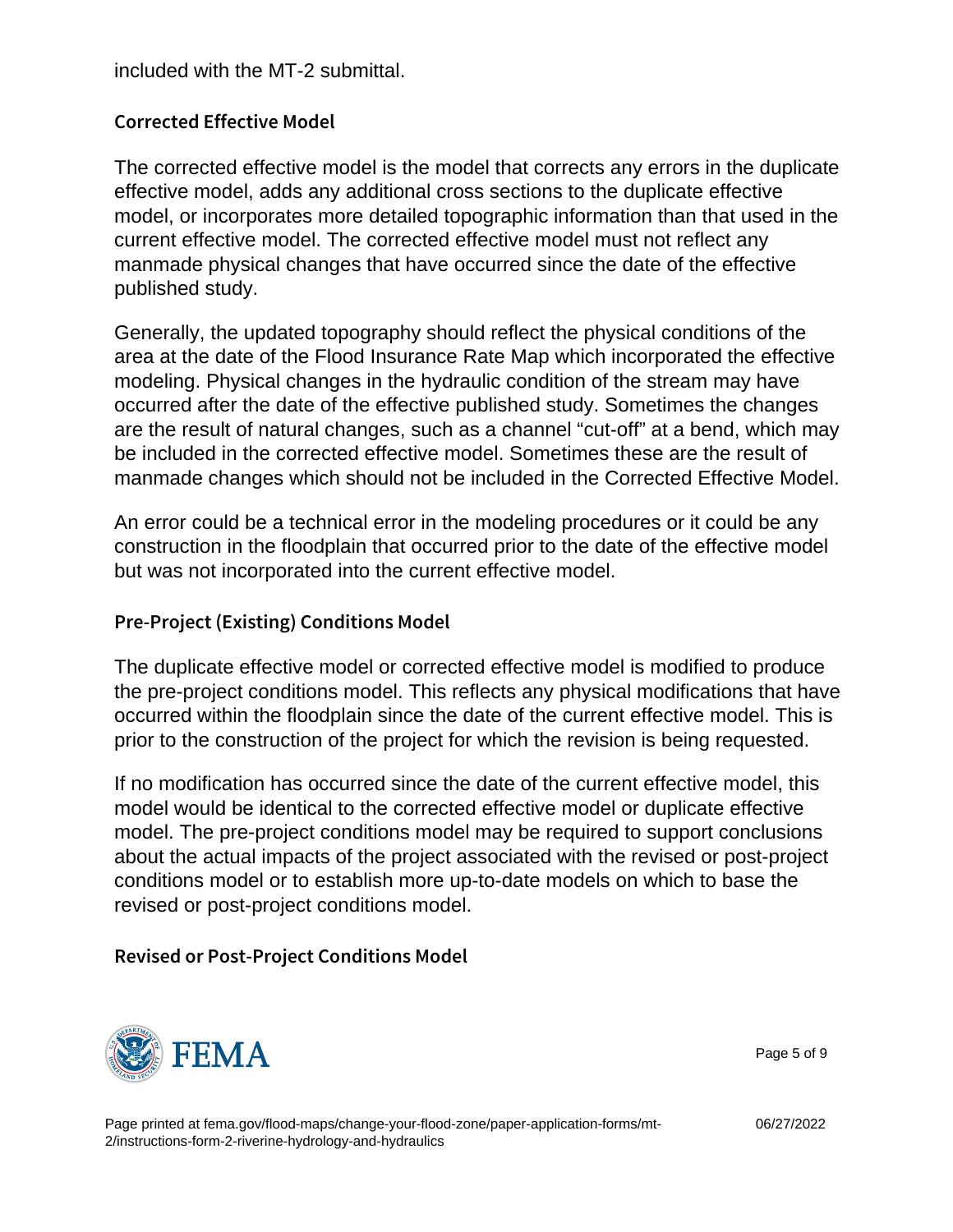The pre-project conditions model (or duplicate effective model or corrected effective model, as appropriate) is modified to reflect revised or post-project conditions. This model must incorporate any physical changes to the floodplain since the current effective model was produced, as well as the effects of the project. When the request is for a proposed project (i.e., a Conditional Letter of Map Revision), this model must reflect proposed conditions.

The information requested on this form is intended to document the steps the requester took while preparing the Revised or Post-Project Conditions hydraulic model and the resulting revised Flood Insurance Study information. The following guidelines should be followed when completing the form:

- All changes to the Duplicate Effective Model and subsequent models must be supported by certified topographic information, bridge plans, construction plans, survey notes, etc.
- **Changes to the hydraulic models should be limited to the stream reach for** which the revision is being requested. Cross sections upstream and downstream of the revised reach should be identical to those in the Effective Model. If this is done, water-surface elevations and topwidths computed by the revised models should match those in the effective models upstream and downstream of the revised reach, as required.
- **There must be consistency between the revised hydraulic models, revised** floodplain and regulatory floodway boundary delineations, revised flood profiles, topographic work map, annotated Flood Insurance Rate Map panel(s) and/or Flood Boundary Floodway Map (FBFM) panel(s), construction plans, bridge plans, etc.

### Submittal Requirements for Hydraulic Analyses:

Digital copies of all hydraulic analyses must be submitted, along with all supporting data (e.g., description of vegetation and land use map) for the source of input parameters used in the models listed above. The summary must include a description of any changes made from model to model (e.g., Duplicate Effective Model to Corrected Effective Model).

At a minimum, the Duplicate Effective Model (if available) and the Revised or Post-Project Conditions Model must be submitted for Letters of Map Revision. For



Page 6 of 9

Page printed at [fema.gov/flood-maps/change-your-flood-zone/paper-application-forms/mt-](https://www.fema.gov/flood-maps/change-your-flood-zone/paper-application-forms/mt-2/instructions-form-2-riverine-hydrology-and-hydraulics)[2/instructions-form-2-riverine-hydrology-and-hydraulics](https://www.fema.gov/flood-maps/change-your-flood-zone/paper-application-forms/mt-2/instructions-form-2-riverine-hydrology-and-hydraulics)

06/27/2022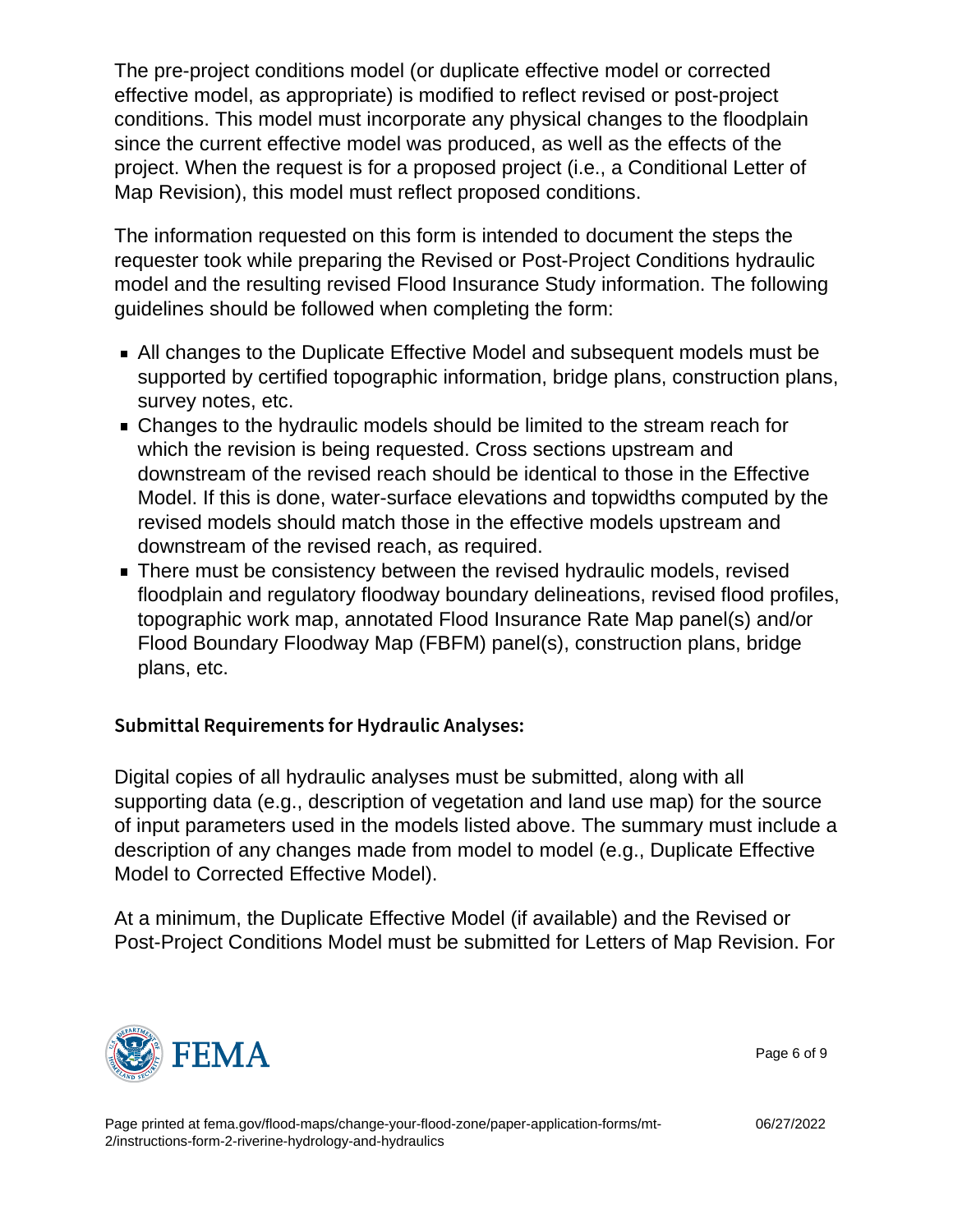Conditional Letters of Map Revision, a Pre-Project Conditions Model must also be provided. Hydraulic analyses must be performed for all flood frequencies published in the effective Flood Insurance Study report. If an effective regulatory floodway exists, revised floodway analyses must also be submitted.

## Section C: Mapping Requirements

A certified topographic map of suitable scale, contour interval, and planimetric definition must be submitted, showing the applicable items indicated on the form. If available, a digital version of the map may be submitted so that the Flood Insurance Rate Map can be more easily revised. The vertical datum used to reference the topographic elevations must be specified and should be consistent with the datum used to reference the elevations in the hydraulic analysis.

Attach an annotated Flood Insurance Rate Map panel (and Flood Boundary Floodway Map panel, if required) showing the revised 1%-annual-chance floodplain boundaries (for approximate Zone A revisions) or the revised 1% annual-chance floodplain, 0.2%-annual-chance floodplain, and regulatory floodway boundaries (for detailed Zone AE, AO, and AH revisions). The revised boundaries must tie into the effective boundaries at the upstream and downstream limits of the area of revision. The annotated Flood Insurance Rate Map (and Flood Boundary Floodway Map, when appropriate) panel(s) ensures that FEMA is aware of how the requester anticipates the Flood Insurance Rate Map (and Flood Boundary Floodway Map, when appropriate) will be revised.

Indicate if annotated Flood Insurance Rate Map and/or Flood Boundary Floodway Map panels and digital mapping data (Geographic Information System or Computer Aided Drafting and Design) are submitted. If digital data are submitted, please include any supporting documentation or metadata with the data submission, including relevant projection information. Current mapping standards use the Universal Transverse Mercator (UTM) projection and State Plane Coordinate System, in accordance with FEMA mapping standards. Data not submitted in ESRI mapping format can be submitted in any supported data format, which includes AutoCAD, MicroStation, and MapInfo.

Section D: Common Regulatory Requirements



Page 7 of 9

Page printed at [fema.gov/flood-maps/change-your-flood-zone/paper-application-forms/mt-](https://www.fema.gov/flood-maps/change-your-flood-zone/paper-application-forms/mt-2/instructions-form-2-riverine-hydrology-and-hydraulics)[2/instructions-form-2-riverine-hydrology-and-hydraulics](https://www.fema.gov/flood-maps/change-your-flood-zone/paper-application-forms/mt-2/instructions-form-2-riverine-hydrology-and-hydraulics)

06/27/2022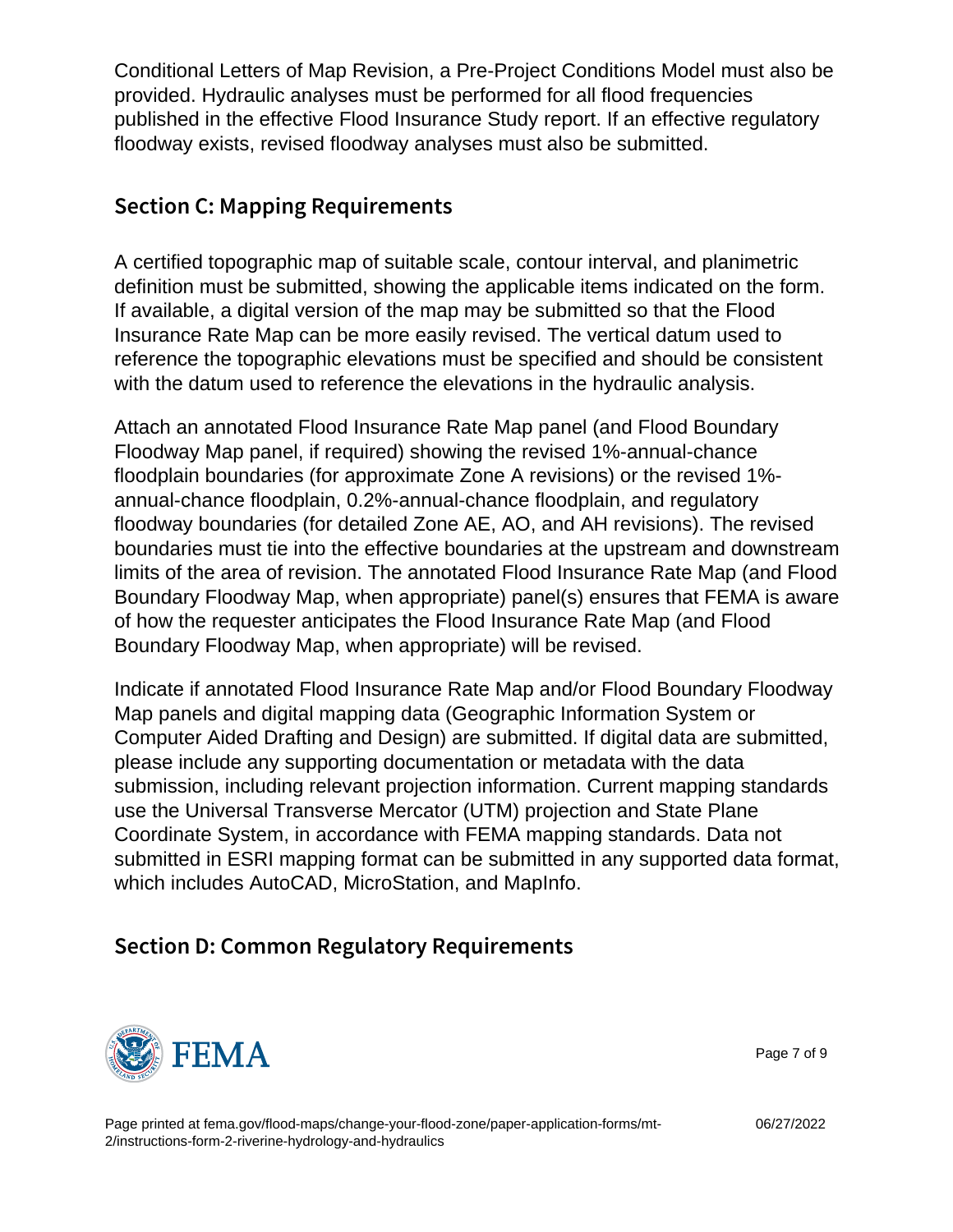- **Indicate if the Conditional Letter of Map Revision or Letter of Map Revision** request causes the flood hazards to increase, compared with the information shown on the effective Flood Insurance Rate Map, due to a project or updated modeling, including Base Flood Elevations and/or base flood depths, Special Flood Hazard Area (SFHA) boundaries, zone designations, and/or regulatory floodway boundaries. If the proposed revision or revision causes increases in the flood hazards, the affected property owners must be notified; the acceptance of these changes is not required. This notification may be done via individual letters or a newspaper notice. Please refer to the templates (Figures 3 through 6) on pages 20 23 of the MT-2 Instructions.
	- For Conditional Letter of Map Revision requests, determine if the following situations will occur:
		- **Projects that will have construction within the regulatory floodway that** causes the Base Flood Elevations to increase (more than 0.00 feet), or
		- **Projects that will have construction within the floodplain of streams that** have a detailed effective study, but for which a regulatory floodway has not been established, which causes the Base Flood Elevations to increase more than 1.0 foot (or any other more stringent requirement set by the community or state).
	- If either of these previous two situations occurs, then the conditions in the National Flood Insurance Program regulations at the Code of Federal Regulations Title 44, Section §65.12 must be met. The conditions of 44 CFR §65.12 include:
		- An evaluation of alternatives that would not result in a Base Flood Elevation increase above that permitted, demonstrating why these alternatives are not feasible;
		- **Documentation of individual legal notice to all affected property owners** within and outside of the community, explaining the impact of the proposed action on their property (refer to template on page 22);
		- Concurrence of the Chief Executive Officers of any communities affected by the proposed actions; and
		- Certification that no structures are in areas that would be affected by the increased Base Flood Elevation.
- Indicate if the placement of fill is involved with the revision request. Fill is defined as material from any source placed to raise the ground to or above the Base Flood Elevation. In accordance with the National Flood Insurance Program regulations at the Code of Federal Regulations, Title 44 Section



Page 8 of 9